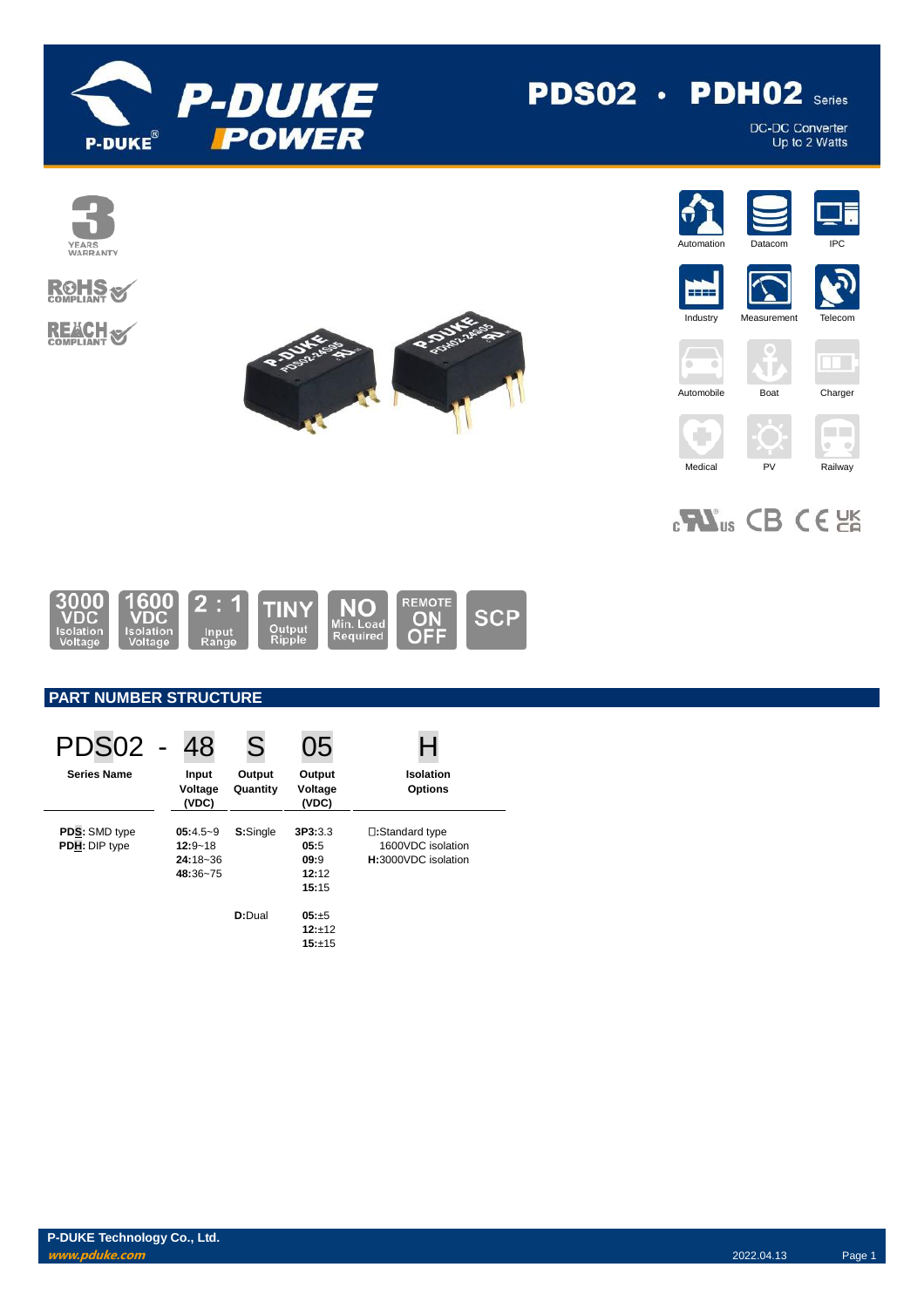

## **TECHNICAL SPECIFICATION** All specifications are typical at nominal input, full load and 25℃ unless otherwise noted

| <b>Model</b><br><b>Number</b> | Input Range | <b>Output Voltage</b> | <b>Output Current</b><br>@ Full Load | <b>Input Current</b><br>@ No Load | Efficiency    | Maximum<br><b>Capacitor Load</b> |
|-------------------------------|-------------|-----------------------|--------------------------------------|-----------------------------------|---------------|----------------------------------|
|                               | <b>VDC</b>  | VDC                   | mA                                   | mA                                | $\frac{0}{6}$ | $\mu$ F                          |
| PDS(H)02-05S3P3               | $4.5 - 9$   | 3.3                   | 500                                  | 35                                | 74            | 3300                             |
| PDS(H)02-05S05                | $4.5 - 9$   | 5                     | 400                                  | 35                                | 80            | 1680                             |
| PDS(H)02-05S09                | $4.5 - 9$   | 9                     | 222                                  | 40                                | 79            | 1000                             |
| PDS(H)02-05S12                | $4.5 - 9$   | 12                    | 167                                  | 35                                | 81            | 820                              |
| PDS(H)02-05S15                | $4.5 - 9$   | 15                    | 134                                  | 40                                | 83            | 680                              |
| PDS(H)02-05D05                | $4.5 - 9$   | ±5                    | ±200                                 | 40                                | 78            | ±1000                            |
| PDS(H)02-05D12                | $4.5 - 9$   | ±12                   | ±83                                  | 40                                | 81            | ±470                             |
| PDS(H)02-05D15                | $4.5 - 9$   | ±15                   | ±67                                  | 40                                | 82            | ±330                             |
| PDS(H)02-12S3P3               | $9 - 18$    | 3.3                   | 500                                  | 20                                | 75            | 3300                             |
| PDS(H)02-12S05                | $9 - 18$    | 5                     | 400                                  | 20                                | 81            | 1680                             |
| PDS(H)02-12S09                | $9 - 18$    | 9                     | 222                                  | 20                                | 79            | 1000                             |
| PDS(H)02-12S12                | $9 - 18$    | 12                    | 167                                  | 20                                | 81            | 820                              |
| PDS(H)02-12S15                | $9 - 18$    | 15                    | 134                                  | 20                                | 84            | 680                              |
| PDS(H)02-12D05                | $9 - 18$    | ±5                    | ±200                                 | 25                                | 78            | ±1000                            |
| PDS(H)02-12D12                | $9 - 18$    | ±12                   | ±83                                  | 25                                | 83            | ±470                             |
| PDS(H)02-12D15                | $9 - 18$    | ±15                   | ±67                                  | 25                                | 82            | ±330                             |
| PDS(H)02-24S3P3               | $18 - 36$   | 3.3                   | 500                                  | 10                                | 75            | 3300                             |
| PDS(H)02-24S05                | $18 - 36$   | 5                     | 400                                  | 10                                | 81            | 1680                             |
| PDS(H)02-24S09                | $18 - 36$   | 9                     | 222                                  | 10                                | 79            | 1000                             |
| PDS(H)02-24S12                | $18 - 36$   | 12                    | 167                                  | 10                                | 84            | 820                              |
| PDS(H)02-24S15                | $18 - 36$   | 15                    | 134                                  | 10                                | 84            | 680                              |
| PDS(H)02-24D05                | $18 - 36$   | ±5                    | ±200                                 | 10                                | 79            | ±1000                            |
| PDS(H)02-24D12                | $18 - 36$   | ±12                   | ±83                                  | 10                                | 84            | ±470                             |
| PDS(H)02-24D15                | $18 - 36$   | ±15                   | ±67                                  | 10                                | 84            | ±330                             |
| PDS(H)02-48S3P3               | $36 - 75$   | 3.3                   | 500                                  | $\overline{7}$                    | 75            | 3300                             |
| PDS(H)02-48S05                | $36 - 75$   | 5                     | 400                                  | $\overline{7}$                    | 81            | 1680                             |
| PDS(H)02-48S09                | $36 - 75$   | 9                     | 222                                  | $\overline{7}$                    | 79            | 1000                             |
| PDS(H)02-48S12                | $36 - 75$   | 12                    | 167                                  | $\overline{7}$                    | 82            | 820                              |
| PDS(H)02-48S15                | $36 - 75$   | 15                    | 134                                  | $\overline{7}$                    | 82            | 680                              |
| PDS(H)02-48D05                | $36 - 75$   | ±5                    | ±200                                 | $\overline{7}$                    | 78            | ±1000                            |
| PDS(H)02-48D12                | $36 - 75$   | ±12                   | ±83                                  | $\overline{7}$                    | 83            | ±470                             |
| PDS(H)02-48D15                | $36 - 75$   | ±15                   | ±67                                  | $\overline{7}$                    | 83            | ±330                             |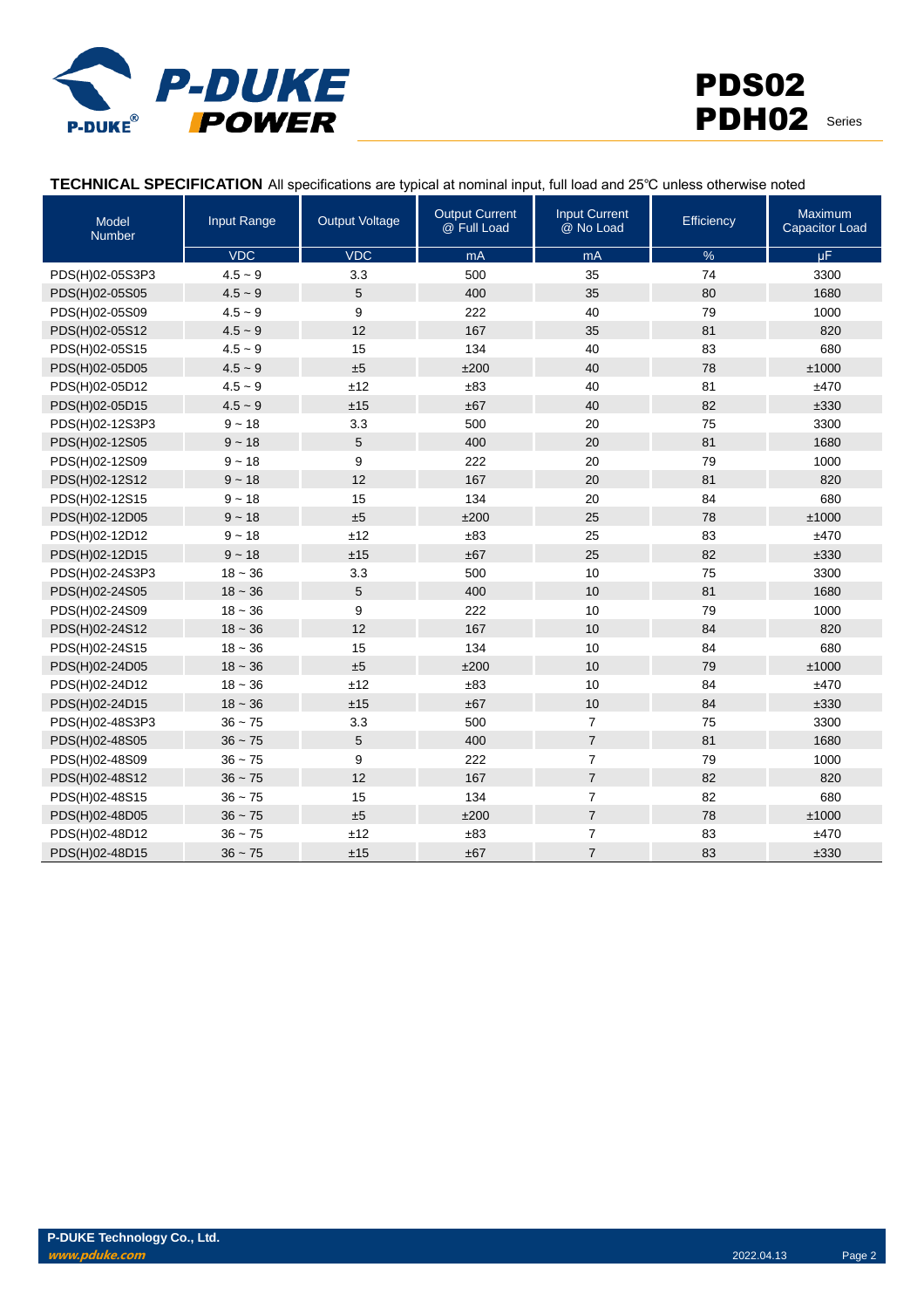

| <b>INPUT SPECIFICATIONS</b>   |                                         |                                  |                |      |                        |             |
|-------------------------------|-----------------------------------------|----------------------------------|----------------|------|------------------------|-------------|
| <b>Parameter</b>              |                                         | <b>Conditions</b>                | Min.           | Typ. | Max.                   | <b>Unit</b> |
| Operating input voltage range |                                         | 05Vin(nom)                       | 4.5            | 5    | 9                      |             |
|                               |                                         | 12Vin(nom)                       | 9              | 12   | 18                     | <b>VDC</b>  |
|                               |                                         | 24Vin(nom)                       | 18             | 24   | 36                     |             |
|                               |                                         | 48Vin(nom)                       | 36             | 48   | 75                     |             |
| Start up time                 | Constant resistive load                 | Power up                         |                | 5    |                        | ms          |
|                               |                                         | Remote ON/OFF                    |                | 5    |                        |             |
| Input surge voltage           | 1 second, max.                          | 05Vin(nom)                       |                |      | 15                     |             |
|                               |                                         | 12Vin(nom)                       |                |      | 25                     | <b>VDC</b>  |
|                               |                                         | 24Vin(nom)                       |                |      | 50                     |             |
|                               |                                         | 48Vin(nom)                       |                |      | 100                    |             |
| Input filter                  |                                         |                                  |                |      | Capacitor type         |             |
| Remote ON/OFF                 |                                         | DC-DC ON                         |                |      | Open or high impedance |             |
|                               | Ctrl pin applied current via $1k\Omega$ | DC-DC OFF                        | $\overline{2}$ | 3    | 4                      | mA          |
|                               |                                         | Remote off input current         |                |      | 2.5                    | mA          |
|                               |                                         |                                  |                |      |                        |             |
|                               | Application circuit                     |                                  |                |      |                        |             |
|                               | DC-DC ON                                | DC-DC OFF                        |                |      |                        |             |
|                               | $+V$ in                                 | $+V$ in                          |                |      |                        |             |
|                               | $\frac{1k\Omega}{2}$ .<br>Ctrl<br>3mA   | $1k\Omega$<br>Ctrl<br>-ww<br>3mA |                |      |                        |             |
|                               | DC/DC<br>CURRENT (1)                    | DC/DC<br>CURRENT(1)              |                |      |                        |             |
|                               | SOURCE<br>-Vin                          | SOURCE<br>$-Vin$                 |                |      |                        |             |
|                               |                                         |                                  |                |      |                        |             |

| <b>OUTPUT SPECIFICATIONS</b>     |                                    |                   |         |      |                                 |                 |
|----------------------------------|------------------------------------|-------------------|---------|------|---------------------------------|-----------------|
| <b>Parameter</b>                 |                                    | <b>Conditions</b> | Min.    | Typ. | Max.                            | Unit            |
| Voltage accuracy                 |                                    |                   | $-1.0$  |      | $+1.0$                          | %               |
| Line regulation                  | Low Line to High Line at Full Load |                   | $-0.2$  |      | $+0.2$                          | %               |
| Load regulation                  | No Load to Full Load               | Single            | $-1.0$  |      | $+1.0$                          |                 |
|                                  |                                    | Dual              | $-1.0$  |      | $+1.0$                          | %               |
|                                  | 10% Load to 100% Full Load         | Single            | $-0.5$  |      | $+0.5$                          |                 |
|                                  |                                    | Dual              | $-0.8$  |      | $+0.8$                          |                 |
| Cross regulation                 | Asymmetrical load 25%/100% FL      | Dual              | $-5.0$  |      | $+5.0$                          | %               |
| Ripple and noise                 | 20MHz bandwidth                    |                   |         | 30   |                                 | mVp-p           |
| Temperature coefficient          |                                    |                   | $-0.02$ |      | $+0.02$                         | $%$ $\degree$ C |
| Transient response recovery time | 25% load step change               |                   |         | 250  |                                 | <b>US</b>       |
| Short circuit protection         |                                    |                   |         |      | Continuous, automatics recovery |                 |

| <b>GENERAL SPECIFICATIONS</b> |                           |                 |                                    |  |              |      |              |                    |
|-------------------------------|---------------------------|-----------------|------------------------------------|--|--------------|------|--------------|--------------------|
| <b>Parameter</b>              |                           |                 | <b>Conditions</b>                  |  | Min.         | Typ. | Max.         | <b>Unit</b>        |
| Isolation voltage             | I minute                  | Input to Output | <b>Standard Type</b><br>Suffix "H" |  | 1600<br>3000 |      |              | <b>VDC</b>         |
| Isolation resistance          | 500VDC                    |                 |                                    |  |              |      |              | $G\Omega$          |
| Isolation capacitance         |                           |                 | <b>Standard Type</b>               |  |              |      | 50           | pF                 |
|                               |                           |                 | Suffix "H"                         |  |              |      | 50           |                    |
| Switching frequency           | Full load to minimum load |                 |                                    |  | 100          |      |              | kHz                |
| Safety approvals              | IEC/EN/UL62368-1          |                 |                                    |  |              |      | UL:E193009   |                    |
|                               |                           |                 |                                    |  |              |      | CB:UL(Demko) |                    |
| Weight                        |                           |                 |                                    |  |              |      |              | 4.5g(0.16oz)       |
| MTBF                          | MIL-HDBK-217F             |                 |                                    |  |              |      |              | 7.137 x $10^6$ hrs |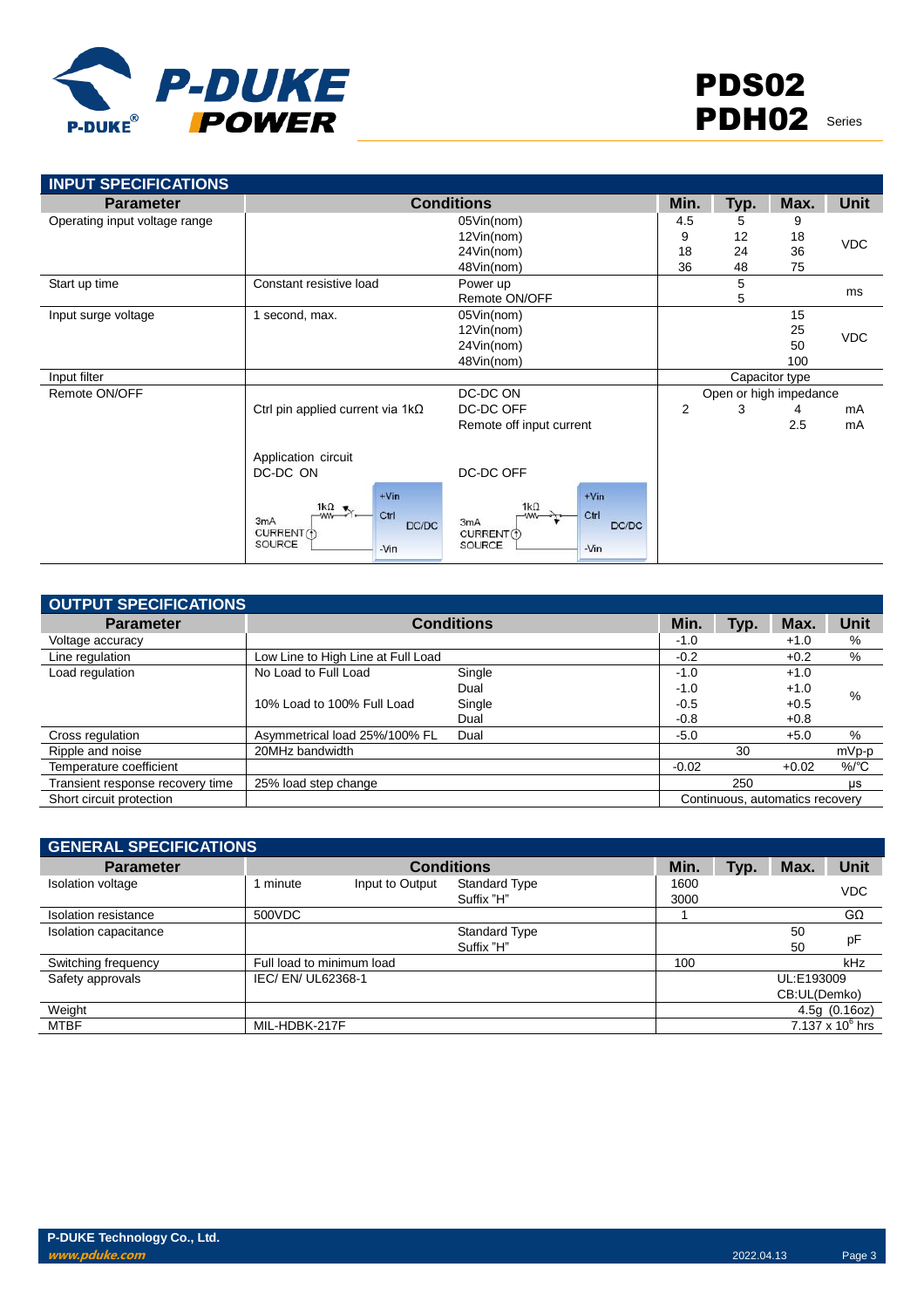

| <b>ENVIRONMENTAL SPECIFICATIONS</b> |                   |       |      |                |              |
|-------------------------------------|-------------------|-------|------|----------------|--------------|
| <b>Parameter</b>                    | <b>Conditions</b> | Min.  | Typ. | Max.           | <b>Unit</b>  |
| Operating ambient temperature       | Without derating  | -40   |      | $+85$          | °C           |
|                                     | With derating     | $+85$ |      | $+100$         |              |
| Maximum case temperature            |                   |       |      | 100            | °C           |
| Storage temperature range           |                   | -55   |      | $+125$         | °C           |
| Thermal shock                       |                   |       |      |                | MIL-STD-810F |
| Vibration                           |                   |       |      |                | MIL-STD-810F |
| Relative humidity                   |                   |       |      |                | 5% to 95% RH |
| Lead-free reflow solder process     | Only for SMD type |       |      | IPC J-STD-020E |              |
| Moisture sensitivity level(MSL)     | Only for SMD type |       |      | IPC J-STD-033C |              |
|                                     |                   |       |      |                | Level 2a     |

| <b>EMC SPECIFICATIONS</b>      |             |                                          |                  |
|--------------------------------|-------------|------------------------------------------|------------------|
| <b>Parameter</b>               |             | <b>Conditions</b>                        | Level            |
| EMI                            | EN55032     | With external components                 | Class A, Class B |
| <b>EMS</b>                     | EN55024     |                                          |                  |
| <b>ESD</b>                     | EN61000-4-2 | Air $\pm$ 8kV and Contact $\pm$ 6kV      | Perf. Criteria A |
| Radiated immunity              | EN61000-4-3 | 10 V/m                                   | Perf. Criteria A |
| <b>Fast transient</b>          | EN61000-4-4 | $±$ 2kV                                  | Perf. Criteria A |
|                                |             | With an external input filter capacitor  |                  |
|                                |             | (Nippon chemi-con KY series, 220µF/100V) |                  |
| Surge                          | EN61000-4-5 | ±1kV                                     | Perf. Criteria A |
|                                |             | With an external input filter capacitor  |                  |
|                                |             | (Nippon chemi-con KY series, 220µF/100V) |                  |
| Conducted immunity             | EN61000-4-6 | $10 \text{ Vr.m.s}$                      | Perf. Criteria A |
| Power frequency magnetic field | EN61000-4-8 | 100A/m continuous: 1000A/m 1 second      | Perf. Criteria A |
|                                |             |                                          |                  |

**CAUTION:** This power module is not internally fused. An input line fuse must always be used.

## **CHARACTERISTIC CURVE**







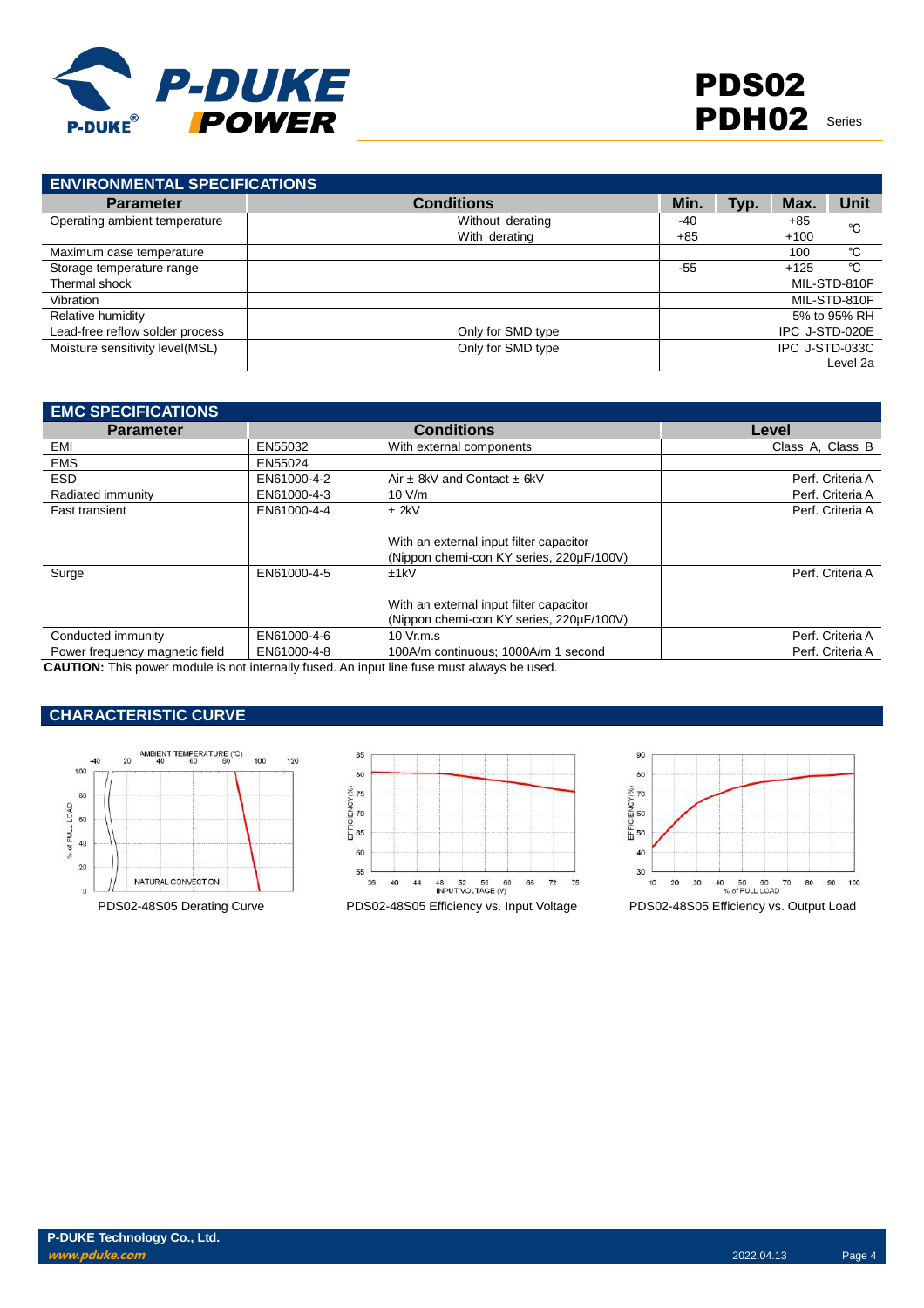

### **FUSE CONSIDERATION**

This power module is not internally fused. An input line fuse must always be used.

This encapsulated power module can be used in a wide variety of applications, ranging from simple stand-alone operation to an integrated part of sophisticated power architecture.

To maximum flexibility, internal fusing is not included; however, to achieve maximum safety and system protection, always use an input line fuse. The input line fuse suggest as below:

| Model                           | <b>Fuse Rating</b><br>(A) | Fuse Type |
|---------------------------------|---------------------------|-----------|
| PDS(H)02-05SDD · PDS(H)02-05DDD | າ                         | Slow-Blow |
| PDS(H)02-12SDD · PDS(H)02-12DDD | 1.5                       | Slow-Blow |
| PDS(H)02-24SDD · PDS(H)02-24DDD |                           | Slow-Blow |
| PDS(H)02-48SOD · PDS(H)02-48DOD |                           | Slow-Blow |

The table based on the information provided in this data sheet on inrush energy and maximum DC input current at low Vin.

#### **MECHANICAL DRAWING**

#### **PDS02**



#### **PIN CONNECTION**

| <b>PIN</b> | <b>SINGLE</b> | <b>DUAL</b> |
|------------|---------------|-------------|
|            | -Vin          | -Vin        |
| 2          | Ctrl          | Ctrl        |
| 6          | NC.           | Common      |
|            | NC.           | -Vout       |
|            | $+$ Vout      | $+$ Vout    |
| 9          | -Vout         | Common      |
| 14         | $+V$ in       | $+V$ in     |

1. All dimensions in inch [mm]

2. Tolerance :x.xx±0.02 [x.x±0.5]

x.xxx±0.01 [x.xx±0.25]

3. Pin dimension tolerance ±0.004[0.10]

#### **PDH02**



**BOTTOM VIEW**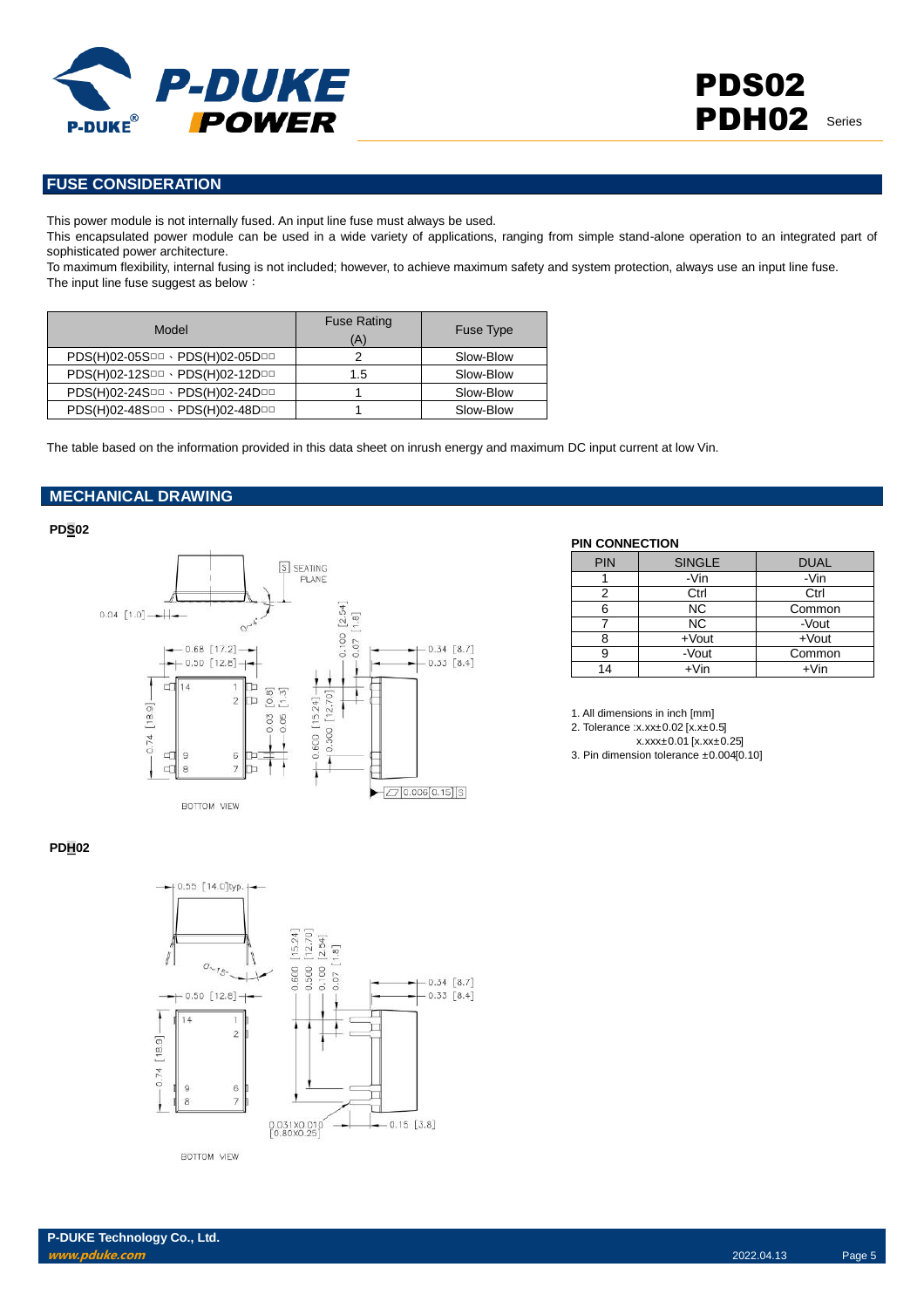

PDS02 PDH02 Series

## **RECOMMENDED PAD LAYOUT**

**PDS02**



**PDH02**



All dimensions in inch[mm] Pad size(lead free recommended) Top view pad:0.080x0.070[2.00x1.80]

All dimensions in inch[mm] Pad size(lead free recommended) Through hole1.2.6.7.8.9.14: Φ0.043[1.10] Top view pad1.2.6.7.8.9.14: Φ0.055[1.40] Bottom view pad1.2.6.7.8.9.14: Φ0.080[2.04]

#### **THERMAL CONSIDERATIONS**

The power module operates in a variety of thermal environments.

However, sufficient cooling should be provided to help ensure reliable operation of the unit.

Heat is removed by conduction, convection, and radiation to the surrounding environment.

Proper cooling can be verified by measuring the point as the figure below.

The temperature at this location should not exceed "Maximum case temperature".

When operating, adequate cooling must be provided to maintain the test point temperature at or below "Maximum case temperature". You can limit this temperature to a lower value for extremely high reliability.

■ Thermal test condition with vertical direction by natural convection (20LFM).